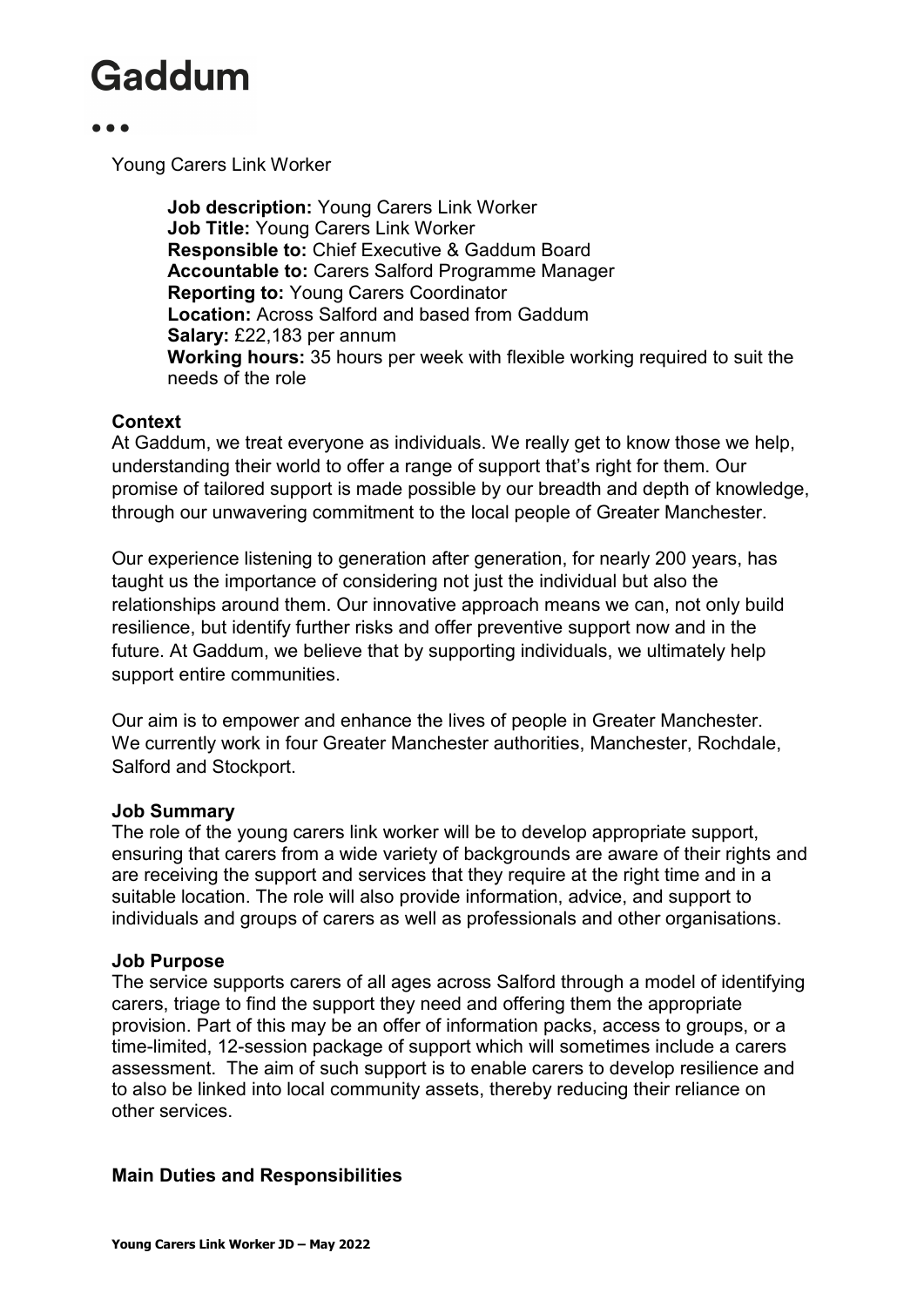- To identify carers and help to support them by offering an intensive package of tailored support including an early help assessment
- To identify carers and help to support them in their caring role, both as individuals and in groups across Salford
- To develop a proactive Carers Service that raises carers issues and their needs on local, regional and national agendas
- To provide access to information and advice to carers within their localities
- To work closely with a range of diverse community groups and organisations seeking to ensure that carers from these groups are aware of their rights and how their needs can be met
- To support and enable carers and former carers to participate in the design and development of health, social care, and community services
- Work as part of the team developing and contributing to the provision of services for carers and providing support to carers in Salford
- Work a range of hours to provide operational cover when the service is expected to be open
- Help to identify carers, liaising with specialist professionals to ensure the assessment of carers' needs and the provision of appropriate support
- Liaise with, work alongside existing support groups, and facilitate the development of further groups
- To maintain a clear record of all activities with individual carers via the recording system used by the service
- Participate as directed in the day-to-day running of the Carers' Service
- To keep up to date with carer related developments in government and local authority policy, and all other organisations working with carers
- Work with stakeholders and partners on the development of new services and activities for carers in Salford.
- Encourage and contribute to the development and accessibility of services for Carers in Salford.
- Ensure the involvement and consultation of Carers
- Contribute to the newsletters, website, and meetings
- Participate in joint activities e.g. National Carers Week, open days, and other promotional activities.

#### **Other duties and responsibilities**

- To represent Gaddum at external meetings and events
- To maintain awareness of local, regional, and national issues relevant to the objectives and expectations of the Charity
- To meet regularly with the Young Carers Coordinator for supervision
- To organise and attend meetings as required by the Programme Manager
- To undertake additional duties within the competence of the post holder as required by the Head of Operations
- Flexible approach to working patterns to suit the needs of the role and responsibilities as required
- Explore possibilities for business development of service areas in collaboration with the Head of Development & Partnerships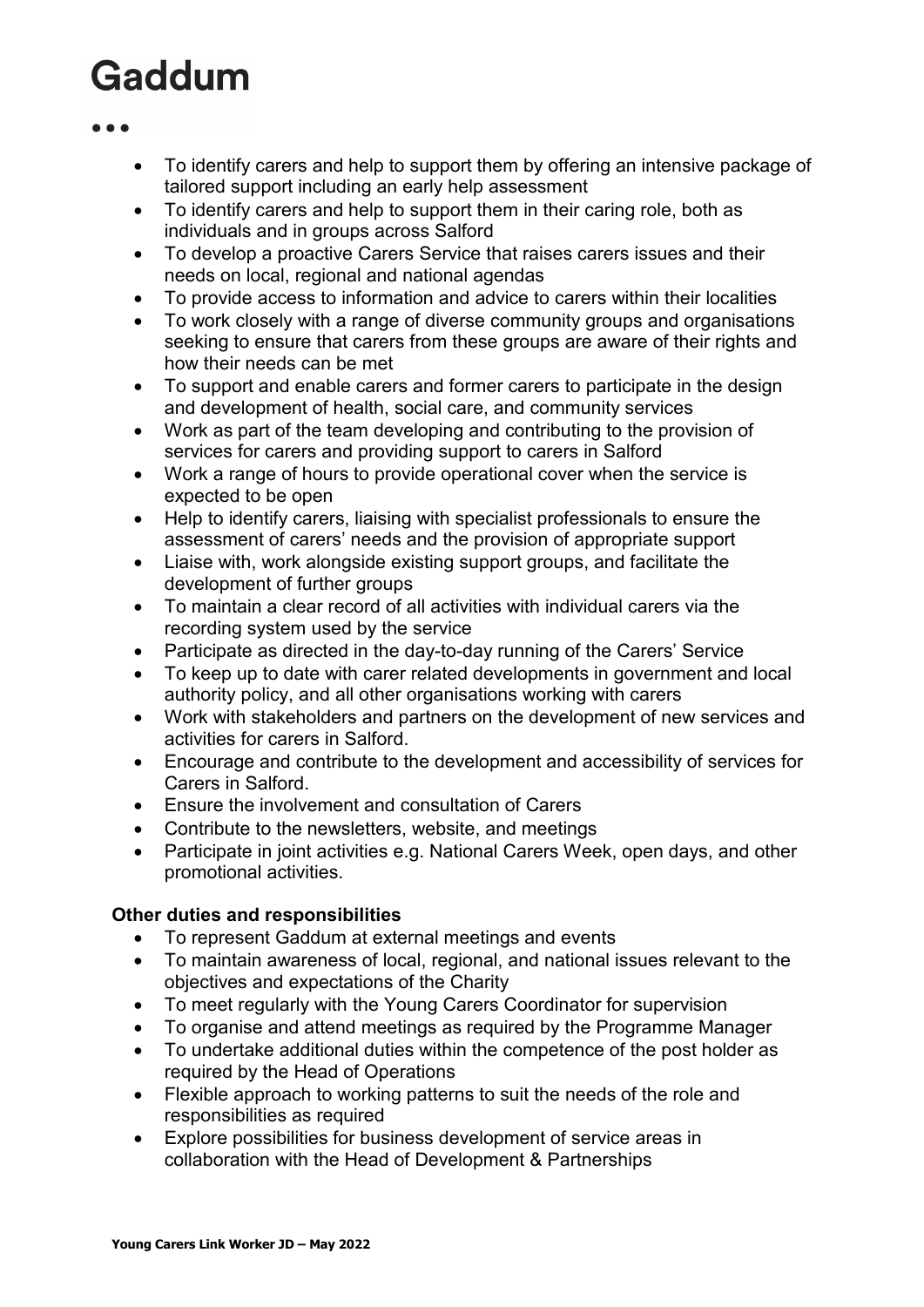The post-holder will be required to undertake other tasks as reasonably directed by the Senior Management Team, which will usually be commensurate with the skills and experience of the post-holder.

The details contained in this job description, particularly the principal accountabilities, reflect the content of the job at the date the job description was prepared. It should be remembered, however, that it is inevitable that, over time, the nature of individual jobs will change; existing duties may be lost and other duties may be gained, without changing the general character of the duties, or the level of responsibility entailed. Consequently, this job description may be revised from time to time.

All staff are expected to work within all Gaddum policies and procedures.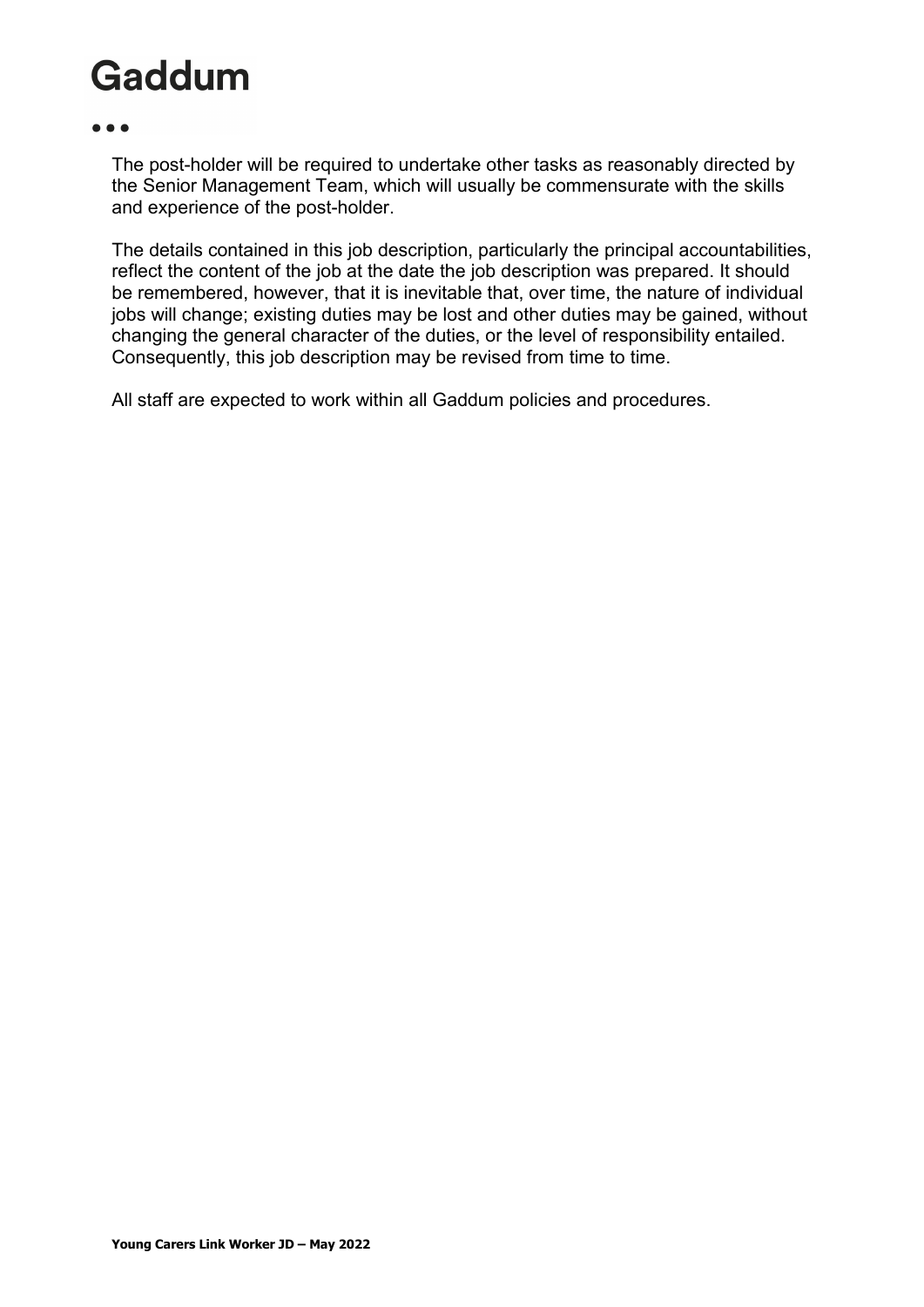#### $\bullet\bullet\bullet$

### **Person Specification- Young Carers Link Worker**

| Criteria                  | <b>Essential</b>                                                                                                                                                                                                                                                                                                                                                                                                                                                                                                                                                                                           | <b>Desirable</b>                                                                                                                                                                                                                                                                                | Assessed* |
|---------------------------|------------------------------------------------------------------------------------------------------------------------------------------------------------------------------------------------------------------------------------------------------------------------------------------------------------------------------------------------------------------------------------------------------------------------------------------------------------------------------------------------------------------------------------------------------------------------------------------------------------|-------------------------------------------------------------------------------------------------------------------------------------------------------------------------------------------------------------------------------------------------------------------------------------------------|-----------|
| Qualifications & Training | Maths and English GCSE at grades C or<br>above (or equivalent qualification).<br>Hold a relevant professional qualification<br>or equivalent relevant experience.<br>Evidence of continuous professional<br>development.<br>Experience of working children and young<br>people<br>Experience of providing support to<br>vulnerable individuals.<br>Experience of undertaking risk<br>assessments.<br>Experience of advocating on behalf of<br>service users.<br>Understanding of the needs of carers and<br>of the issues around access /barriers to<br>services faced by some members of the<br>community | Educated to degree level or equivalent.<br>Experience of delivering training to<br>professionals.<br>Experience of carers assessments<br>Experience of working with young and<br>young adult carers                                                                                             |           |
| Knowledge & Experience    | Excellent understanding of Safeguarding<br>process and procedures.<br>Understanding and awareness of the<br>needs of carers.<br>Good knowledge and experience of<br>statutory services.<br>Good understanding of the structure of<br>community care, health and voluntary<br>sector.<br>Understanding of issues affecting carers.                                                                                                                                                                                                                                                                          | One years experience of directly<br>working with or supporting carers<br>Experience of inputting data onto a<br>database<br>A good knowledge of agencies,<br>organisations and professionals with a<br>Greater Manchester remit.<br>An understanding of contracts,<br>monitoring and reporting. | ー.<br>く   |